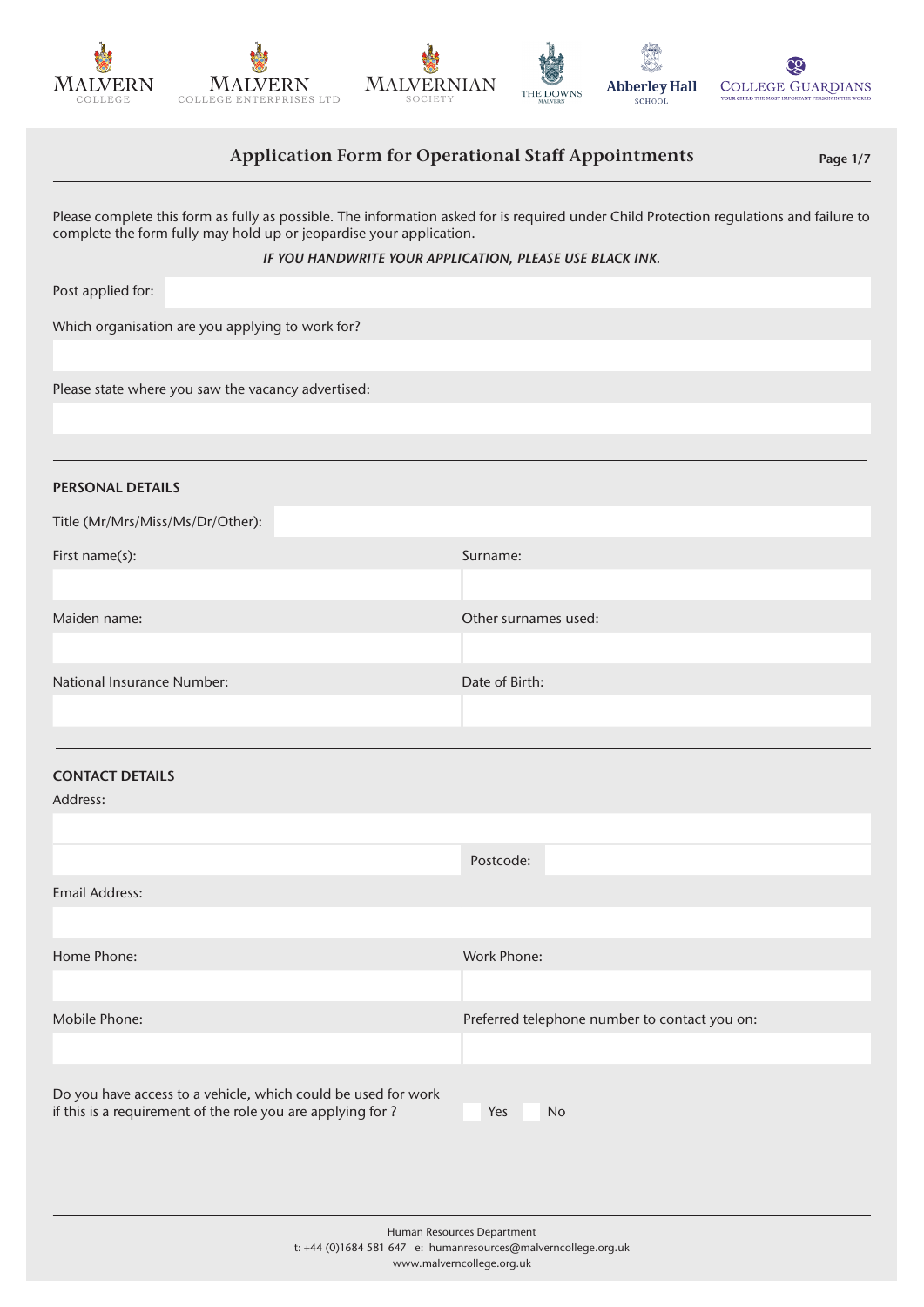









# Application Form for Operational Staff Appointments Page 2/7

| PRESENT OR MOST RECENT EMPLOYER                             |                                |     |
|-------------------------------------------------------------|--------------------------------|-----|
| Employer 1 (Name and address):                              |                                |     |
|                                                             |                                |     |
|                                                             | Postcode:                      |     |
| Telephone Number:                                           | <b>Email Address:</b>          |     |
|                                                             |                                |     |
| Job Title:                                                  | Dates of Employment (in full): |     |
|                                                             | From:                          | To: |
| Salary:                                                     | Reason for Leaving:            |     |
| £                                                           |                                |     |
|                                                             | Notice Period:                 |     |
| May we contact your current employer?<br>Yes<br><b>No</b>   |                                |     |
| Brief description of duties of current or most recent post: |                                |     |
|                                                             |                                |     |
|                                                             |                                |     |

### PREVIOUS EMPLOYMENT

Please give details of all employment including addresses and work breaks during the last 10 years with most recent first. Please ensure that any gaps in employment history are explained, with dates i.e. care of children, travelling, career break, studying etc.

Employer 2 (Name and address):

|                     | Postcode:                      |     |
|---------------------|--------------------------------|-----|
| Telephone Number:   | <b>Email Address:</b>          |     |
|                     |                                |     |
| Job Title:          | Dates of Employment (in full): |     |
|                     | From:                          | To: |
| Reason for Leaving: |                                |     |
|                     |                                |     |
|                     |                                |     |
|                     |                                |     |
|                     |                                |     |
|                     |                                |     |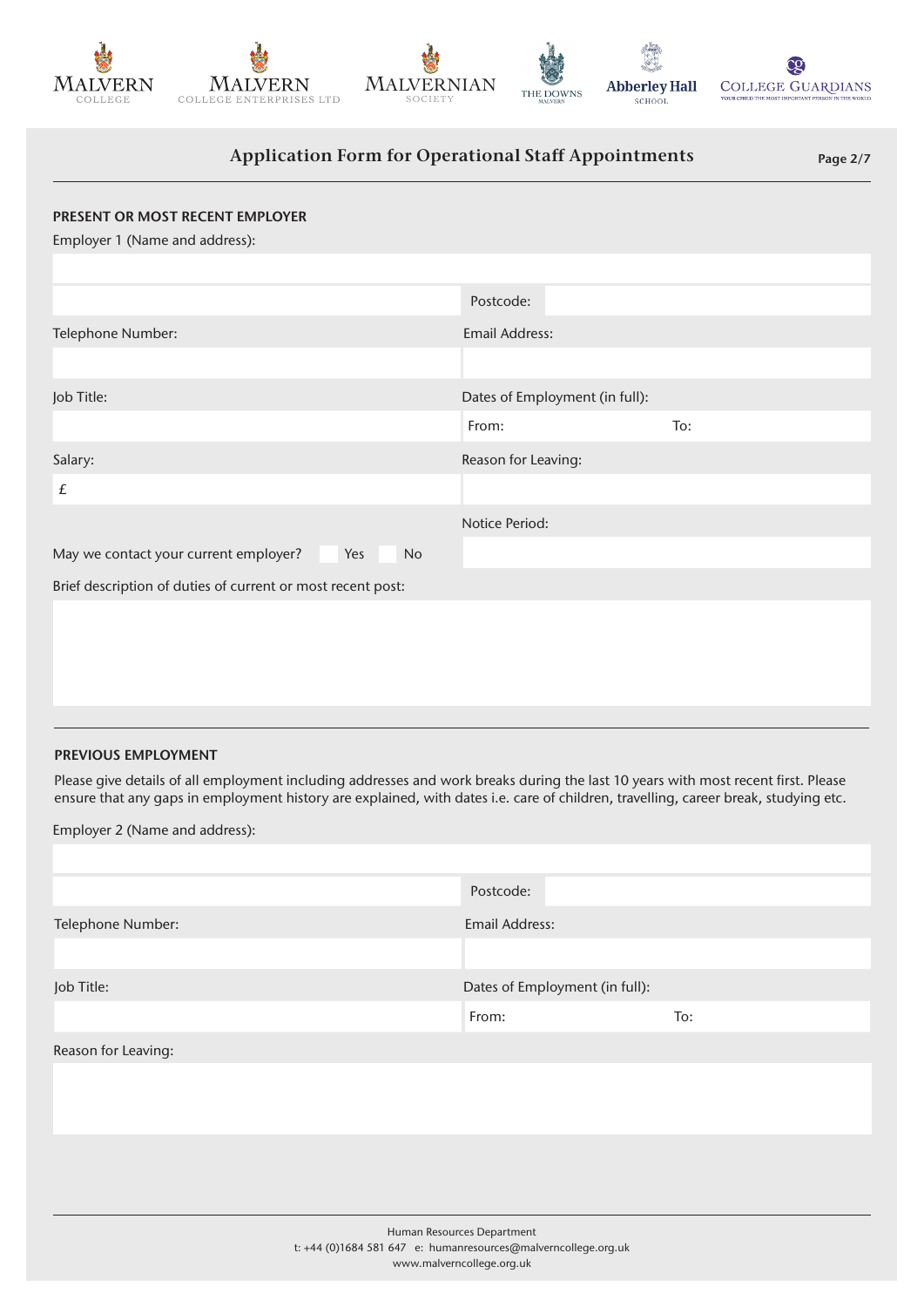







Abberley Hall SCHOOL



# Application Form for Operational Staff Appointments Page 3/7

| PREVIOUS EMPLOYMENT CONTINUED<br>Employer 3 (Name and address):                                                           |                                |     |
|---------------------------------------------------------------------------------------------------------------------------|--------------------------------|-----|
|                                                                                                                           |                                |     |
|                                                                                                                           | Postcode:                      |     |
| Telephone Number:                                                                                                         | Email Address:                 |     |
|                                                                                                                           |                                |     |
| Job Title:                                                                                                                | Dates of Employment (in full): |     |
|                                                                                                                           | From:                          | To: |
| Reason for Leaving:                                                                                                       |                                |     |
|                                                                                                                           |                                |     |
| Employer 4 (Name and address):                                                                                            |                                |     |
|                                                                                                                           |                                |     |
|                                                                                                                           | Postcode:                      |     |
| Telephone Number:                                                                                                         | Email Address:                 |     |
|                                                                                                                           |                                |     |
| Job Title:                                                                                                                | Dates of Employment (in full): |     |
|                                                                                                                           | From:                          | To: |
| Reason for Leaving:                                                                                                       |                                |     |
|                                                                                                                           |                                |     |
| Employer 5 (Name and address):                                                                                            |                                |     |
|                                                                                                                           |                                |     |
|                                                                                                                           | Postcode:                      |     |
| Telephone Number:                                                                                                         | <b>Email Address:</b>          |     |
|                                                                                                                           |                                |     |
| Job Title:                                                                                                                | Dates of Employment (in full): |     |
|                                                                                                                           | From:                          | To: |
| Reason for Leaving:                                                                                                       |                                |     |
|                                                                                                                           |                                |     |
| Continue on separate sheet if necessary.                                                                                  |                                |     |
| Human Resources Department<br>t: +44 (0)1684 581 647 e: humanresources@malverncollege.org.uk<br>www.malverncollege.org.uk |                                |     |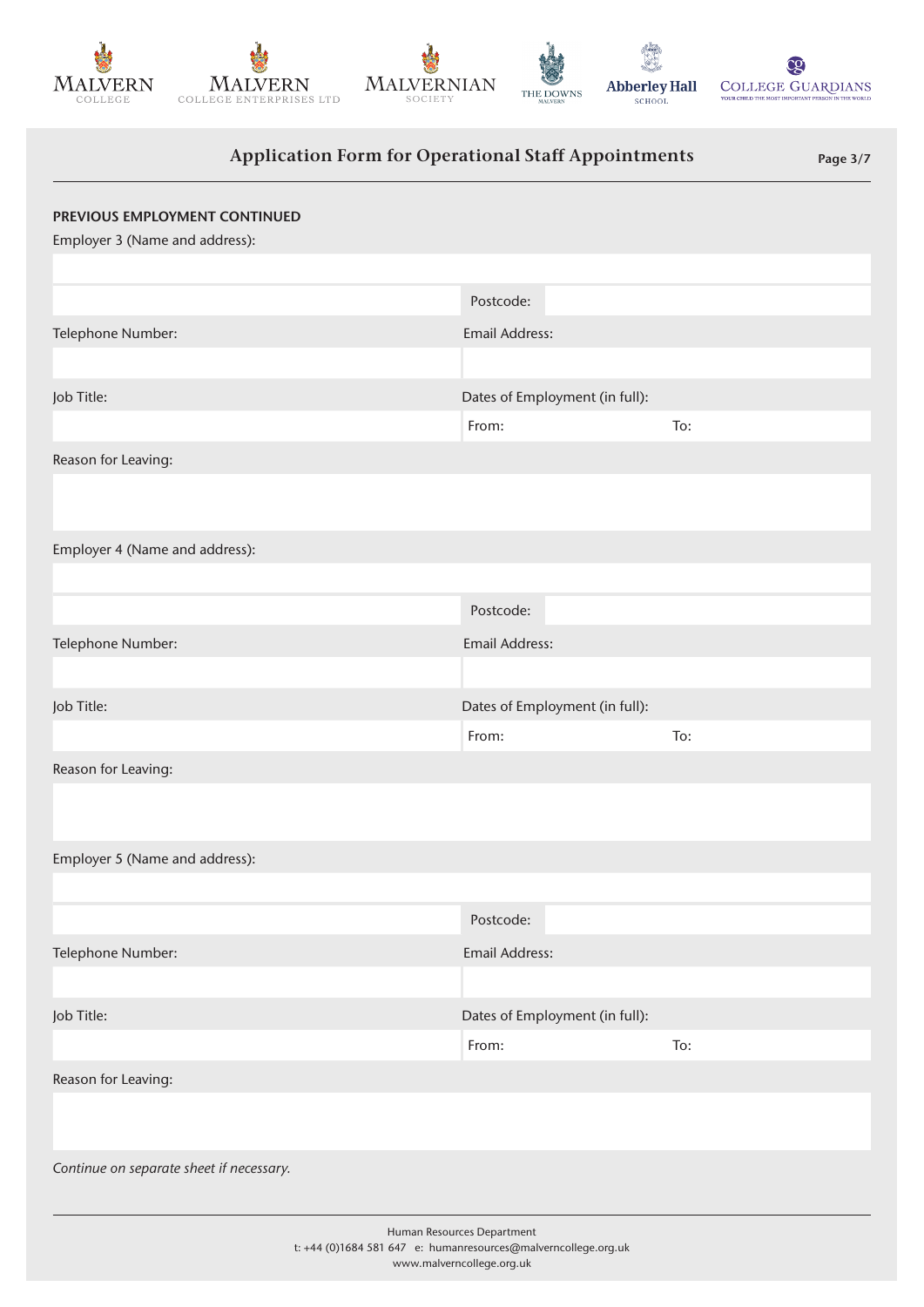









# Application Form for Operational Staff Appointments Page 4/7

| <b>EDUCATION HISTORY</b>             |                               |       |
|--------------------------------------|-------------------------------|-------|
| Senior School Name and Address:      | Qualifications Gained:        | Date: |
|                                      |                               |       |
| College/University Name and Address: | <b>Qualifications Gained:</b> | Date: |
|                                      |                               |       |

Please note you will need to provide evidence of your qualifications if you are selected for interview.

# Name and address of educational establishment: Qualification being studied for: Date course commenced: Date course expected to finish: STUDIES IN PROGRESS

Current membership of professional bodies or institutions: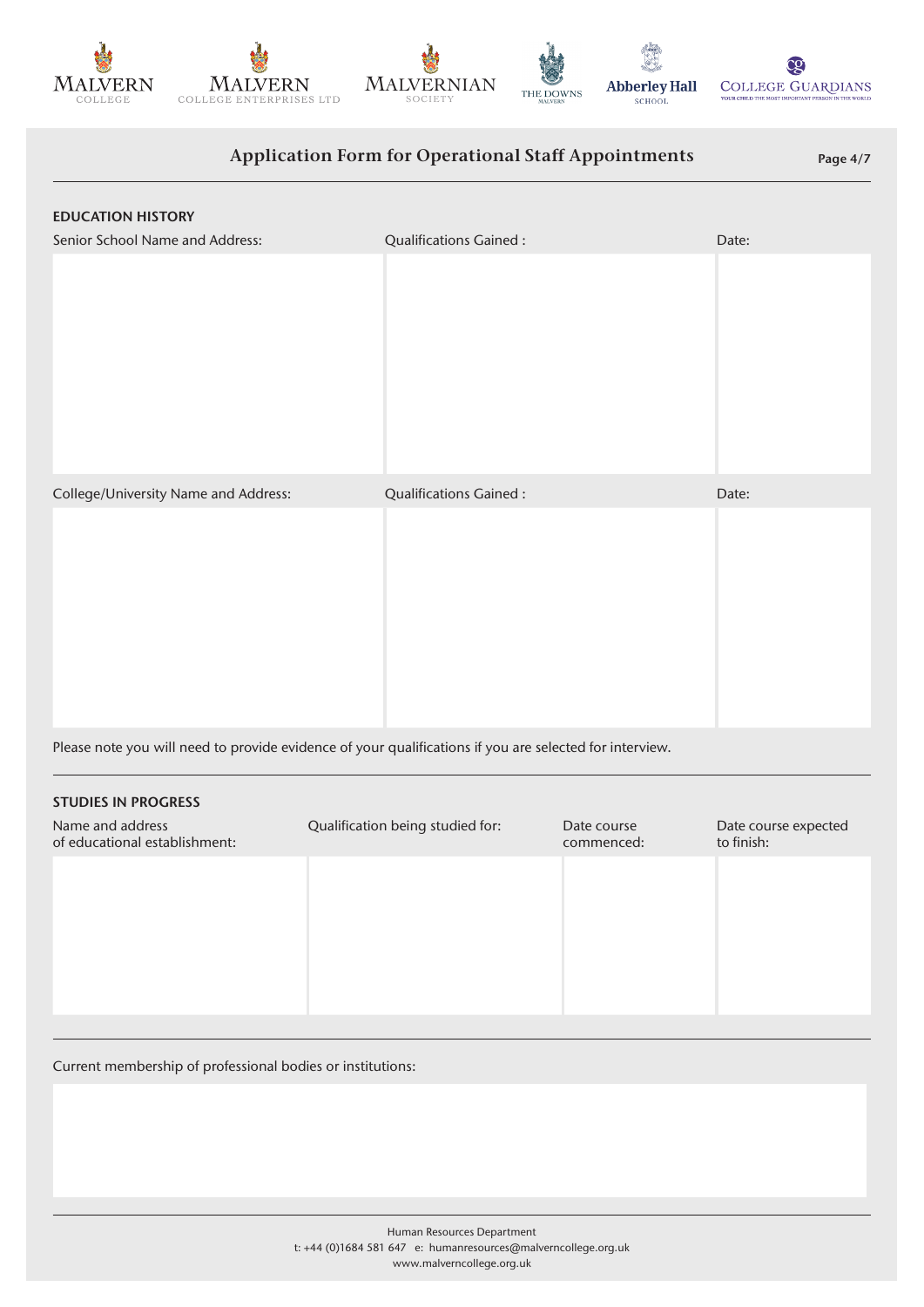







ĊΘ **Abberley Hall COLLEGE GUARDIANS** 

Application Form for Operational Staff Appointments Page 5/7

Other courses attended relevant to the position being applied for:

Please tell us why you wish to be considered for this post and explain the relevance of your experience to date. Please relate it specifically to the job description and person specification for the role.

### CHARACTER REFERENCES

*Please provide details of 3 character referees. They must have known you for over 2 years, not be previous or current employers, a relative or someone writing only as a friend (accepted examples might be a former colleague, neighbour, a registered professional such as a nurse, teacher, accountant or company director)*

| <b>Character Referee 1</b> |                                    |
|----------------------------|------------------------------------|
| Name:                      | In what capacity do they know you: |
|                            |                                    |
| Address:                   |                                    |
|                            |                                    |
|                            | Postcode:                          |
| Telephone Number:          | <b>Email Address:</b>              |
|                            |                                    |
|                            |                                    |
| Human Resources Department |                                    |

t: +44 (0)1684 581 647 e: humanresources@malverncollege.org.uk www.malverncollege.org.uk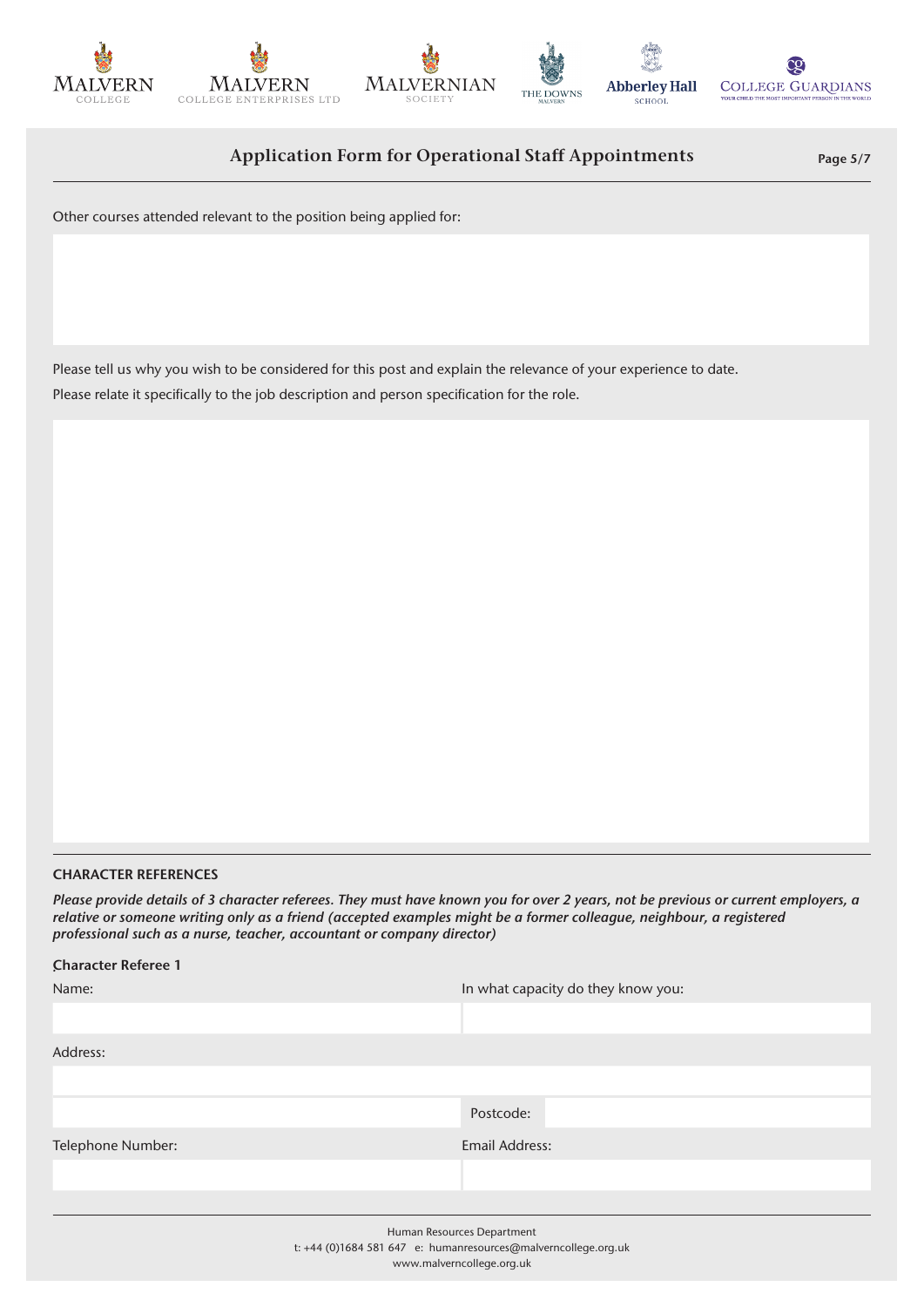









# Application Form for Operational Staff Appointments Page 6/7 Telephone Number: Email Address: Character Referee 2 Address: Postcode: Telephone Number: Email Address: Character Referee 3 Address: Postcode: Name: In what capacity do they know you: Name: **In what capacity do they know you:** In what capacity do they know you:

1. AN OFFER OF EMPLOYMENT is conditional upon the organisation to which you are applying receiving an Enhanced Disclosure from the Disclosure and Barring Service (DBS) which the organisation considers to be satisfactory. The organisation to which you are applying applies for an Enhanced Check for Regulated Activity from the DBS (which includes a check of the Children's Barred List) in respect of all positions at the organisation which amount to regulated activity. It is unlawful for the organisation to which you are applying to employ anyone who is barred from working with children. It is a criminal offence for any person who is barred from working with children to attempt to apply for a position at the organisation to which you are applying. If you are successful in your application you will be required to complete a DBS Disclosure Application Form. Any information disclosed will be handled in accordance with any guidance and/or code of practice published by the DBS.

2. ELIGIBILITY TO WORK IN THE UK: If offered employment by the organisation to which you are applying you will need to provide evidence that you are entitled to work in the UK, including settled/pre-settled status if appropriate.

Please confirm here that you are eligible to work in the UK: Yes No

## 3. FAMILY OR CLOSE RELATIONSHIP CONNECTIONS

If you are related to or known by employees or governors of The Malvern College family of schools, please provide details below of their name and your relationship to them.